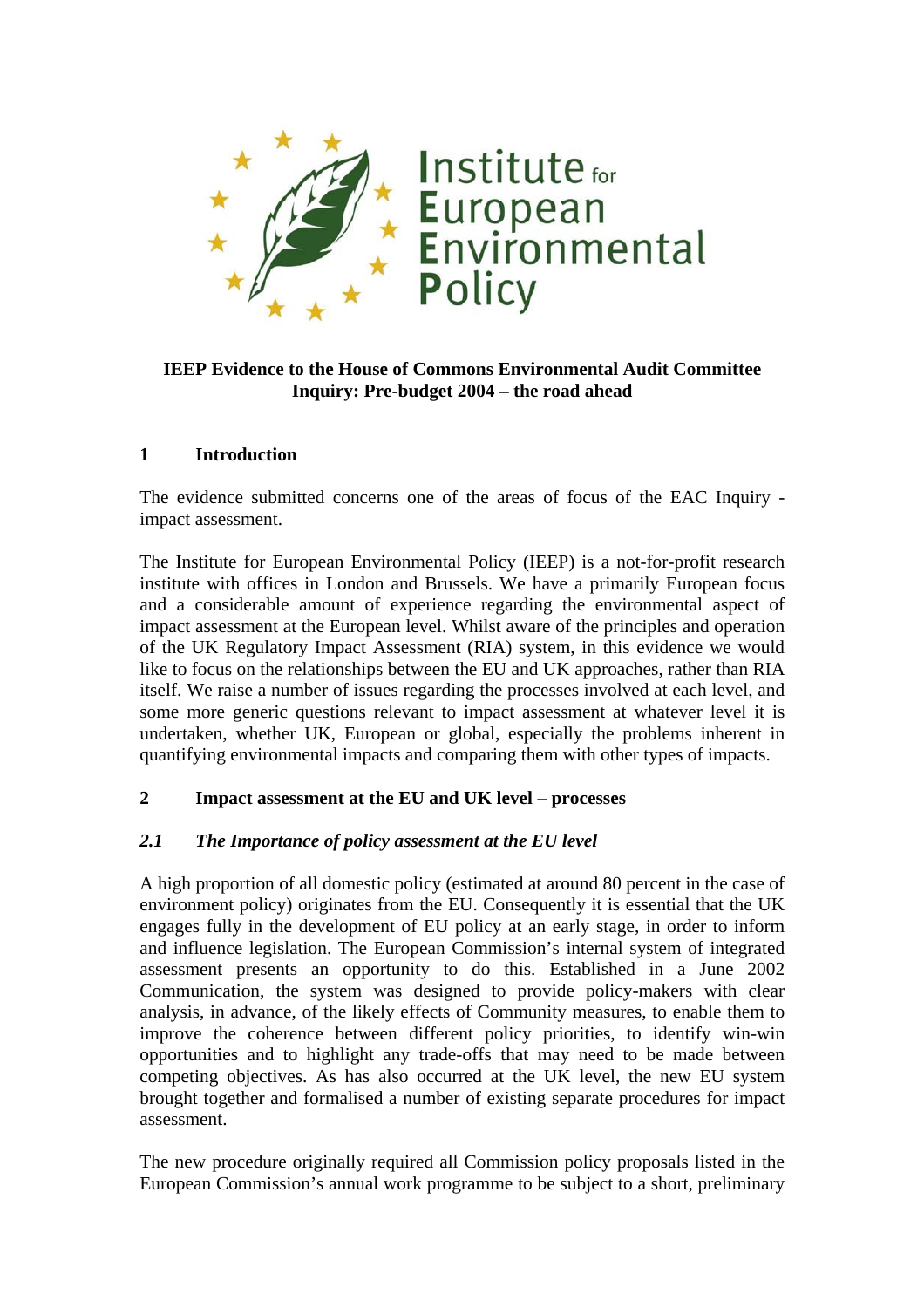impact assessment (IA), on the basis of which a limited number of initiatives with major economic, environmental or social implications were selected for a more indepth 'extended impact assessment'. A pilot phase of the system was launched in 2003, with 'extended impact assessments' being carried out on a selection of dossiers. From January 2005 all Commission proposals are now subject to an extended impact assessment (now termed simply 'impact assessment'), although with a greater emphasis on making the IA 'proportionate' to the significance of the likely impacts. The Commission has approached IA as a 'learning by doing' exercise, allowing the system to be established relatively quickly and to be reviewed and revised as lessons emerge.

An important element in developing the assessments is stakeholder consultation, and this has been carried out to varying degrees of success for the IAs completed so far. **However, there is no formal process specifically for consulting Member States, and there is much variability in whether responses are submitted from EU25 governments/ministries.** For example, for the internet consultation on REACH, only six Member States, including the UK, submitted position statements. No southern Member States, nor accession countries, submitted comments<sup>1</sup>. The consultation of **Member States at this early stage is something that arguably needs to be more formalised**, given the need for the Commission to have an understanding of impacts at each Member State level, and for the EU25 to fully appreciate the likely domestic implications of policy proposals.

Whilst this level of engagement does happen in a few cases, it appears to be *ad hoc,*  with RIAs completed only on those Commission proposals where there is perceived to be a major impact. It is also not clear whether all UK RIAs relating to EU proposals are sent to the European Commission, nor the extent to which they are used in practice during negotiations.

**The UK RIA system is therefore not only important for assessing the impact of formal Commission policy proposals. It could be used to inform EU policy at a much earlier stage of development through the Commission's IA process.** The benefits of this would be manifold, including:

- ensuring the European Commission is more aware of the implications for the UK;
- helping to shape the proposal at an earlier stage, which is more effective than trying to amend proposals in Council later in the process;
- increased awareness of what is on the horizon at the EU level and the likely implications for the UK;
- a head-start in developing the UK negotiating position; and
- protecting against future implementation problems.

## *2.2 Coordination and Quality Assurance*

 $\overline{a}$  $<sup>1</sup>$  However, there was regular contact with Member States through meetings with the competent</sup> authorities, and several Member States participated in Technical Expert Working Groups.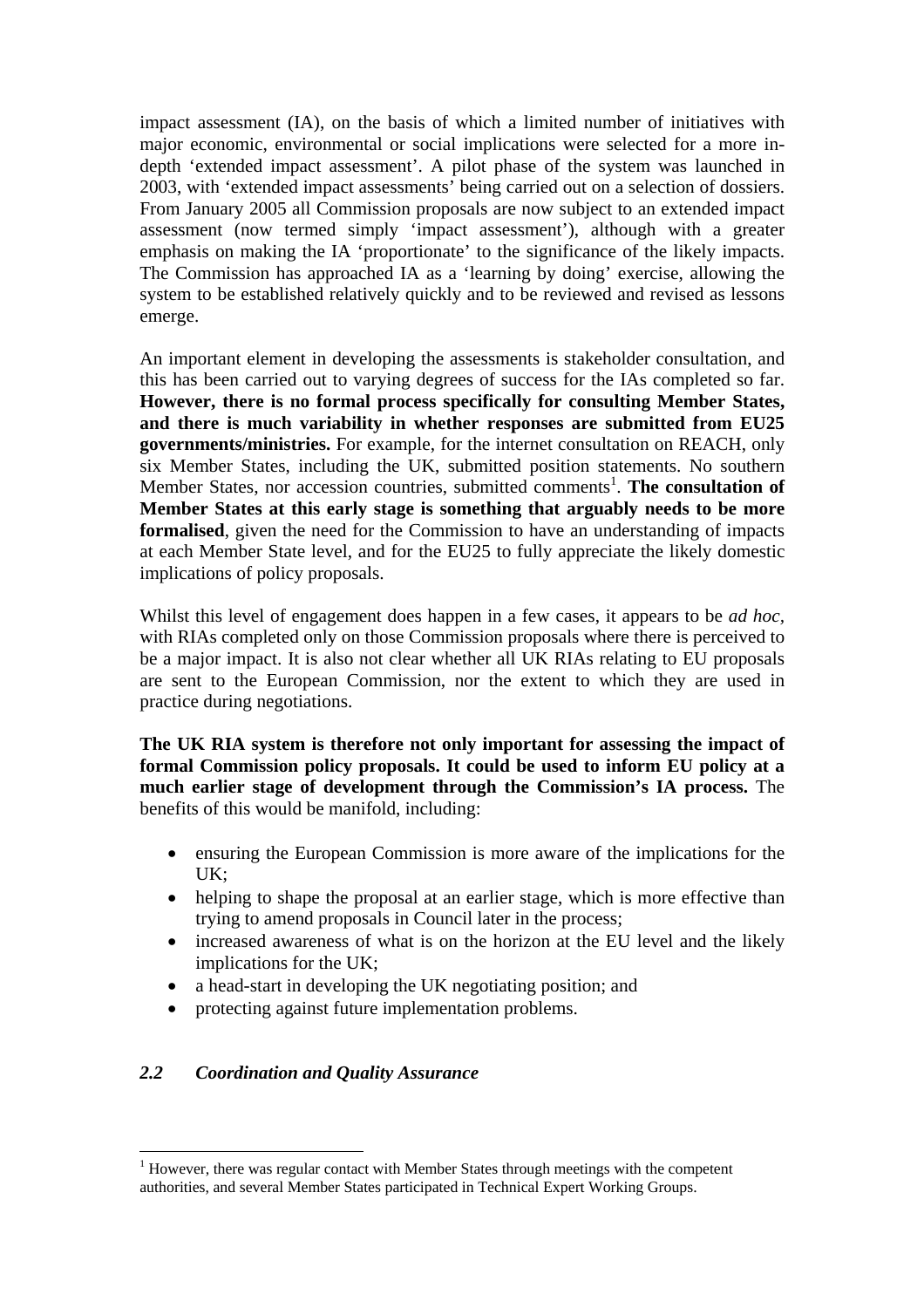In the UK the RIA process is coordinated and quality assured by the Cabinet Office RIA Unit, and there is high-level commitment of the Prime Minister. While at the EU level the Commission Secretariat General coordinates the process, **there is no formal mechanism for reviewing and ensuring the quality of completed IAs.** 

Several reviews of the experience so far with the Commission IA system have highlighted the need for quality assurance<sup>2</sup>. The quality of the  $2003$  extended assessments has been uneven, and several of them have been poor. This partly reflects the fact that it was the first year of operation of the system, but other factors have contributed. There was no formal mechanism for ensuring quality control; resources for undertaking assessments, and for the provision of advice, guidance and training are limited; and there has been no institutional framework within which 'learning by doing' can take place in practice.

The Commission's Secretariat General has proposed a number of steps to reform the IA system, including revised guidelines and additional resources (although these are not quantified), but improving the system will be an ongoing process. **The UK has a**  well-recognised track record on regulatory impact assessment<sup>3</sup>, and through its **role at the EU level could usefully share this experience with the Commission.** An opportune time to review and improve the Commission's IA system is presented by the UK's Presidency of the Council in the second half of 2005.

# *2.3 An ongoing process – assessing amendments to Commission proposals*

There is an inter-institutional agreement (between the European Parliament, the Council and the European Commission) to undertake impact assessments on any amendments that they propose to make to a Commission proposal. A pilot impact assessment has now been undertaken under the out-going Dutch Presidency of a major amendment to the proposed Directive on Batteries and Accumulators. Through its role in the Council, the UK needs to consider how the national RIA process can feed into this. Experience with the REACH proposal has been positive in this respect, as the UK has taken a leading role in presenting alternatives to the Commission proposal and in providing impact assessments. However, this appears to be *ad hoc.* 

Furthermore, the Council would need to organise assessments on proposed amendments in such a way that ensured a fair distribution of effort between the Member States, and the use of a common approach. Again**, the UK could take a lead in this area, given the existing level of expertise.** 

## **3 The assessment of environmental impacts**

 $\overline{a}$ 

Irrespective of the level at which impact assessments are carried out, there are always problems inherent in assessing environmental impacts, comparing these with social or economic impacts and identifying suitable trade-offs. Estimates of economic impact, particularly costs to those affected, are generally presented in a quantified form and can appear concrete and precise, even when very high levels of uncertainty are

 $2^{2}$  See for example Wilkinson, D et al (2004) Sustainable Development in the European Commission's Integrated Impact assessments for 2003, IEEP.

<sup>3</sup> See for example Hertin, Julia (June 2004), *Sustainability and regulatory impact assessment in the UK*, SPRU.